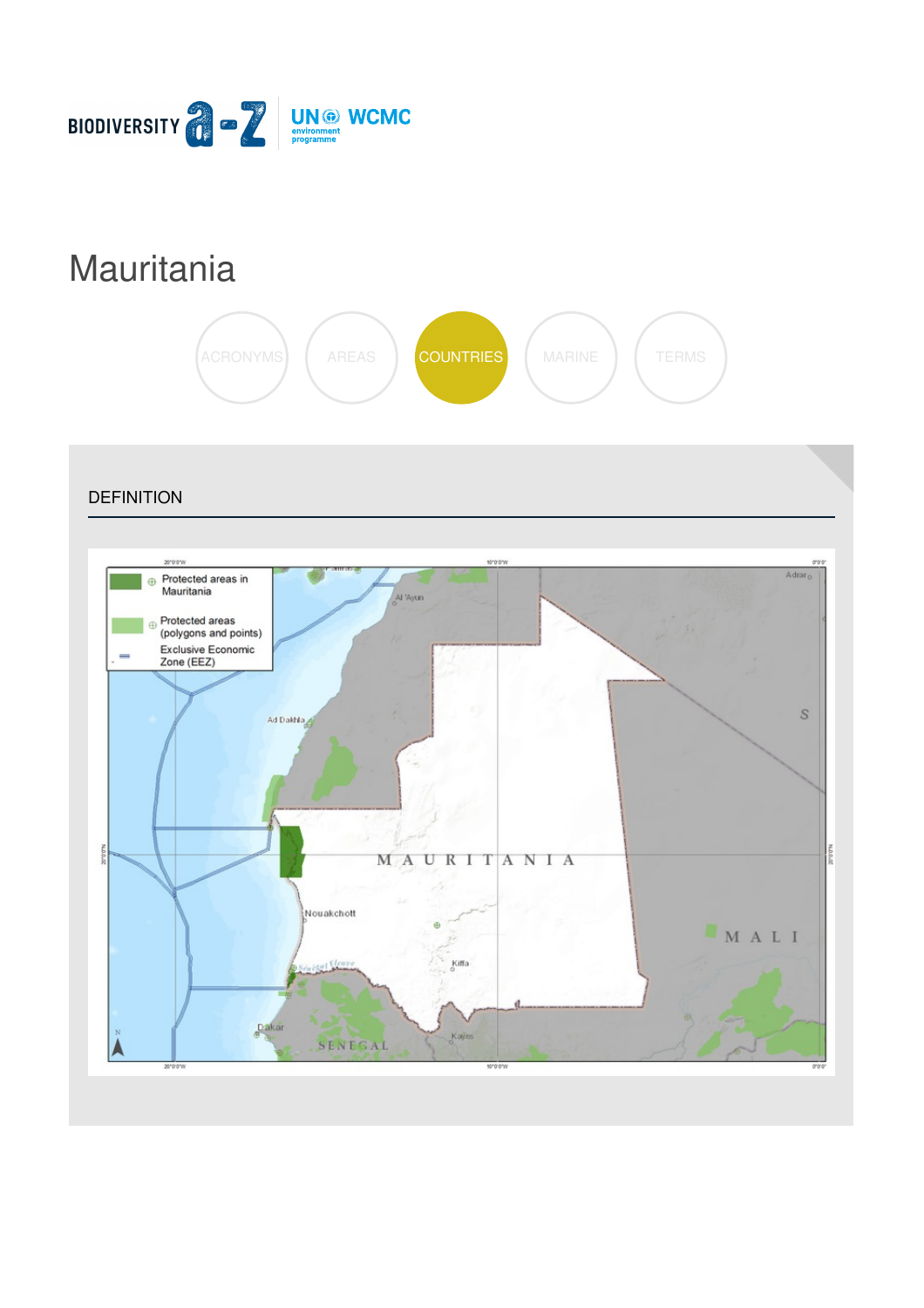### [PROTECTED](javascript:void(0)) AREAS

| Protected areas designated under international conventions and agreements |   |  |
|---------------------------------------------------------------------------|---|--|
| <b>World Heritage sites</b>                                               | ✔ |  |
| <b>Natural</b>                                                            | ✔ |  |
| Cultural                                                                  | ✔ |  |
| <b>Mixed</b>                                                              |   |  |
| Ramsar sites (Wetlands of International Importance)                       | ✔ |  |
| <b>Man and the Biosphere Reserves</b>                                     | ✔ |  |
| National-level protected areas                                            |   |  |
| <b>IUCN Protected Area Management Categories</b>                          | ✔ |  |
| $l$ a                                                                     |   |  |
| $\underline{\mathsf{lb}}$                                                 |   |  |
| Щ                                                                         | ✔ |  |
| Ш                                                                         |   |  |
| <u>IV</u>                                                                 |   |  |
| $\underline{\mathsf{V}}$                                                  |   |  |
| $\underline{V}$                                                           |   |  |
| Not Assigned or Not Reported                                              |   |  |

#### BIODIVERSITY [DESIGNATIONS](javascript:void(0))

Biodiversity designations represent the sites or regions that have been identified as important for biodiversity conservation due to their biological uniqueness or the high threat that they face. A plethora of different approaches have been promoted by conservation organisations and researchers in order to guide decisions about where to invest in biodiversity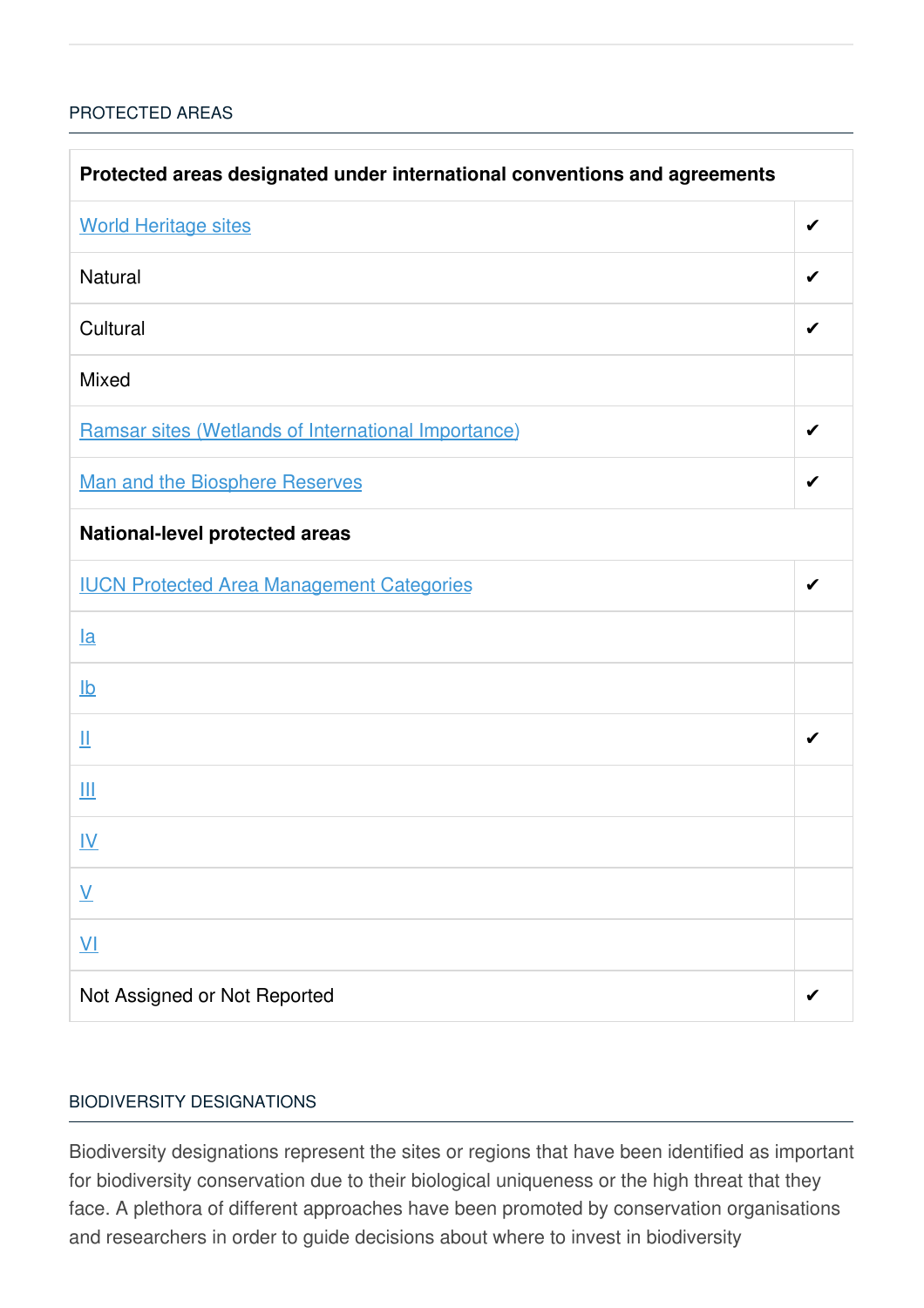conservation. These approaches use globally consistent criteria and available data in order to identify and classify sites. The designations themselves do not confer protected area status, but many of the sites identified may partly or fully overlap with a protected area designation on-ground.

| <b>Key Biodiversity Areas</b>             | ✔ |
|-------------------------------------------|---|
| <b>Alliance for Zero Extinction Sites</b> |   |
| <b>Crisis Ecoregions</b>                  | ✔ |
| <b>Centres of Plant Diversity</b>         |   |
| <b>Endemic Bird Areas</b>                 |   |
| <b>Global 200 Ecoregions</b>              | ✔ |
| <b>High Biodiversity Wilderness Areas</b> |   |
| <b>Intact Forest Landscapes</b>           |   |
| <b>Last of the Wild</b>                   | ✔ |

## [CONVENTIONS](javascript:void(0)) AND TREATIES

Important conventions and multi-lateral agreements that relate to biodiversity and the environment.

| <b>Convention on Biological Diversity (CBD)</b>                                                   | <b>Ratification</b>         |
|---------------------------------------------------------------------------------------------------|-----------------------------|
| <b>Convention on International Trade in Endangered Species of Wild Fauna</b><br>and Flora (CITES) | Accession                   |
| <b>Convention on the Conservation of Migratory Species of Wild Animals</b><br>(CMS)               | Party                       |
| <u>International Convention for the Regulation of Whaling (ICRW)</u>                              | Adherence                   |
| <b>International Plant Protection Convention (IPPC)</b>                                           | Contracting<br>party        |
| <b>International Convention for the Prevention of Pollution from Ships</b>                        | $I-II$ ; $III$ ; $IV$ ; $V$ |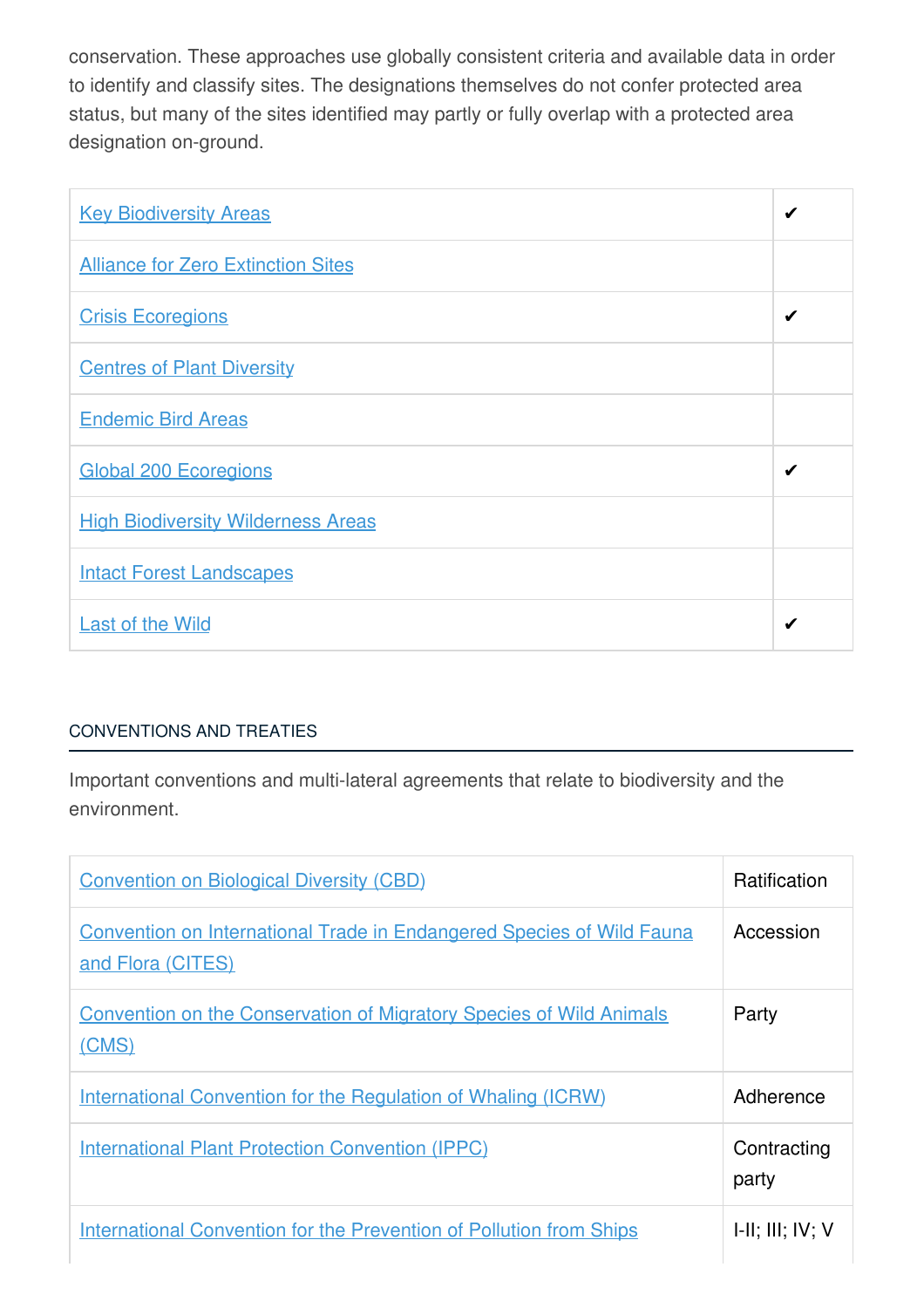| (MARPOL Convention)                                                                               |                     |
|---------------------------------------------------------------------------------------------------|---------------------|
| <b>International Treaty on Plant Genetic Resources for Food and Agriculture</b><br>(Plant Treaty) | Accession           |
| <b>Convention on Wetlands of International Importance (Ramsar Convention)</b>                     | Entry into<br>force |
| <u><b>United Nations Convention on the Law of the Sea (UNCLOS)</b></u>                            | <b>Ratification</b> |
| Chapter XXI 3. Convention on Fishing and Conservation of the Living<br>Resources of the High Seas |                     |
| <b>World Heritage Convention</b>                                                                  | Ratification        |
| <b>Antarctic Treaty</b>                                                                           |                     |

#### OTHER [MEMBERSHIP](javascript:void(0))

| <b>Arctic Council</b>               |        |
|-------------------------------------|--------|
| International Maritime Organisation | Member |
| <b>IPBES</b>                        | Member |
| <b>IPCC</b>                         | Member |
| <b>OECD</b>                         |        |

# [REFERENCES](javascript:void(0)) & WEBSITE

Links

InforMEA [Mauritania](https://www.informea.org/countries/MR) country page